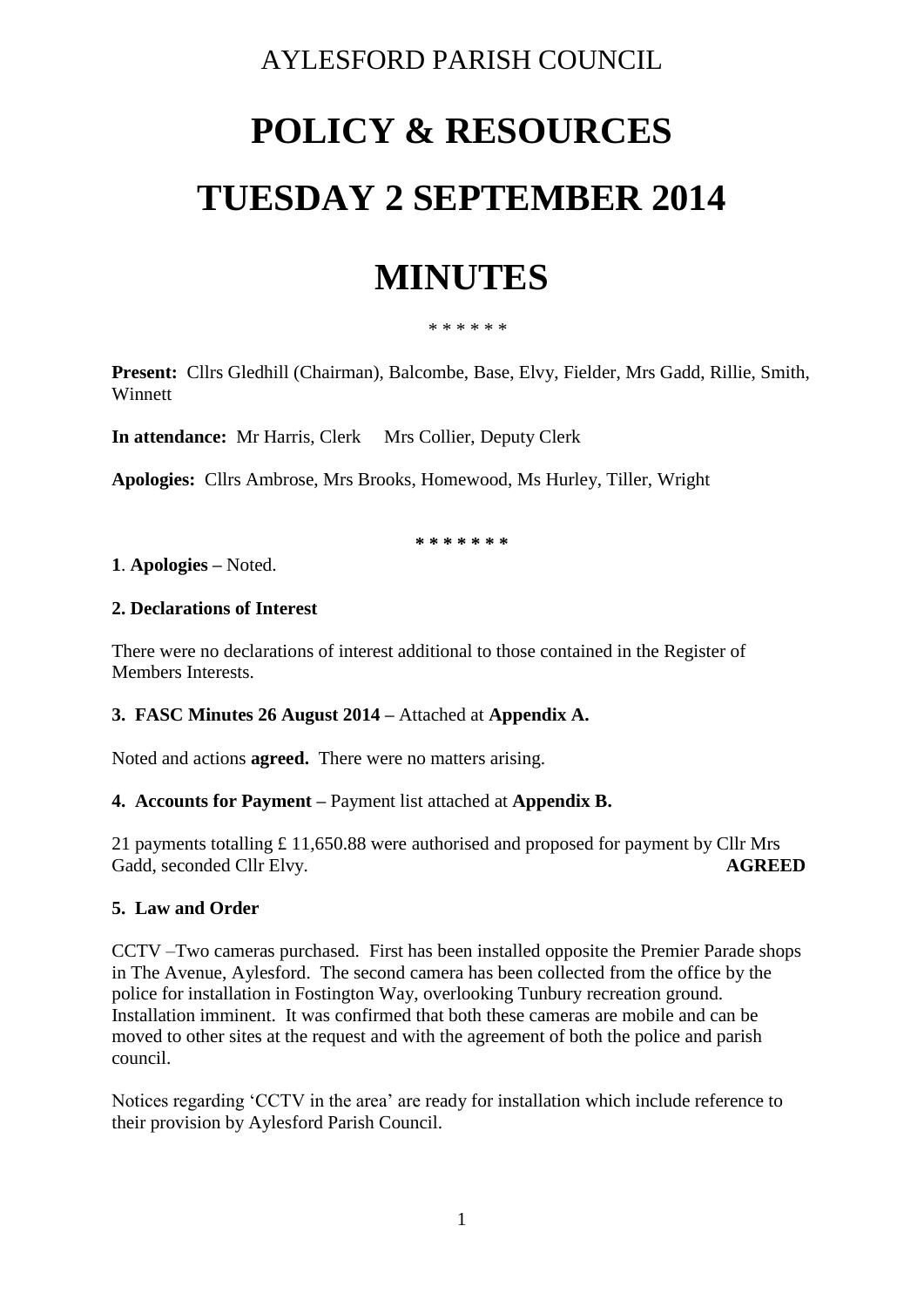#### **6. New Eccles Car Park**

Transfer of the small piece of land from La Farge to Trenport has now been completed. The Lease between Trenport and the Council being progressed.

Clerk has commenced the action regarding the relaxation of the convenant on the small strip of St Marks Square required to widen the access to the new car park. The initial advice from the solicitor is that he is seeking a barrister to advise on whether there is a need to take the proposal to the Land Tribunal or not. Awaiting this advice and will then review how to take this matter forward to as early a conclusion as possible.

#### **7. Council Policy on Recreation Ground Use**

Signage for all Parish owned open spaces progress report. Awaiting final proof from Royal British Legion Industries of first sign for The Hollow.

#### **8. Rugby Club/Netball League -** No report to this meeting.

**9**. **Flood Defences -** No report to this meeting

#### **10**. **Parish Council Website**

Awaiting confirmation of conversion on to new site.

#### **11. Staffing -** No report to this meeting.

#### **12. Council Vacancies**

Vacancies still exist as follows:

1 Walderslade; 3 Aylesford South; 1 Eccles.

#### **13. AVCC Lease**

Lease progress. Negotiations are continuing between all parties. In the hands of solicitors.

#### **14. TMBC Local Centres Fund Budget**

Progress report on works planned for Aylesford village centre using this £7000 grant from TMBC. Clerk is awaiting information from the local traders association before he can proceed. General view is that work is urgently required on the condition of paving and trees in the centre of the village. Clerk is looking at whether there is the possibility of a joint project to enhance this area with Kent Highways, TMBC and the Parish Council.